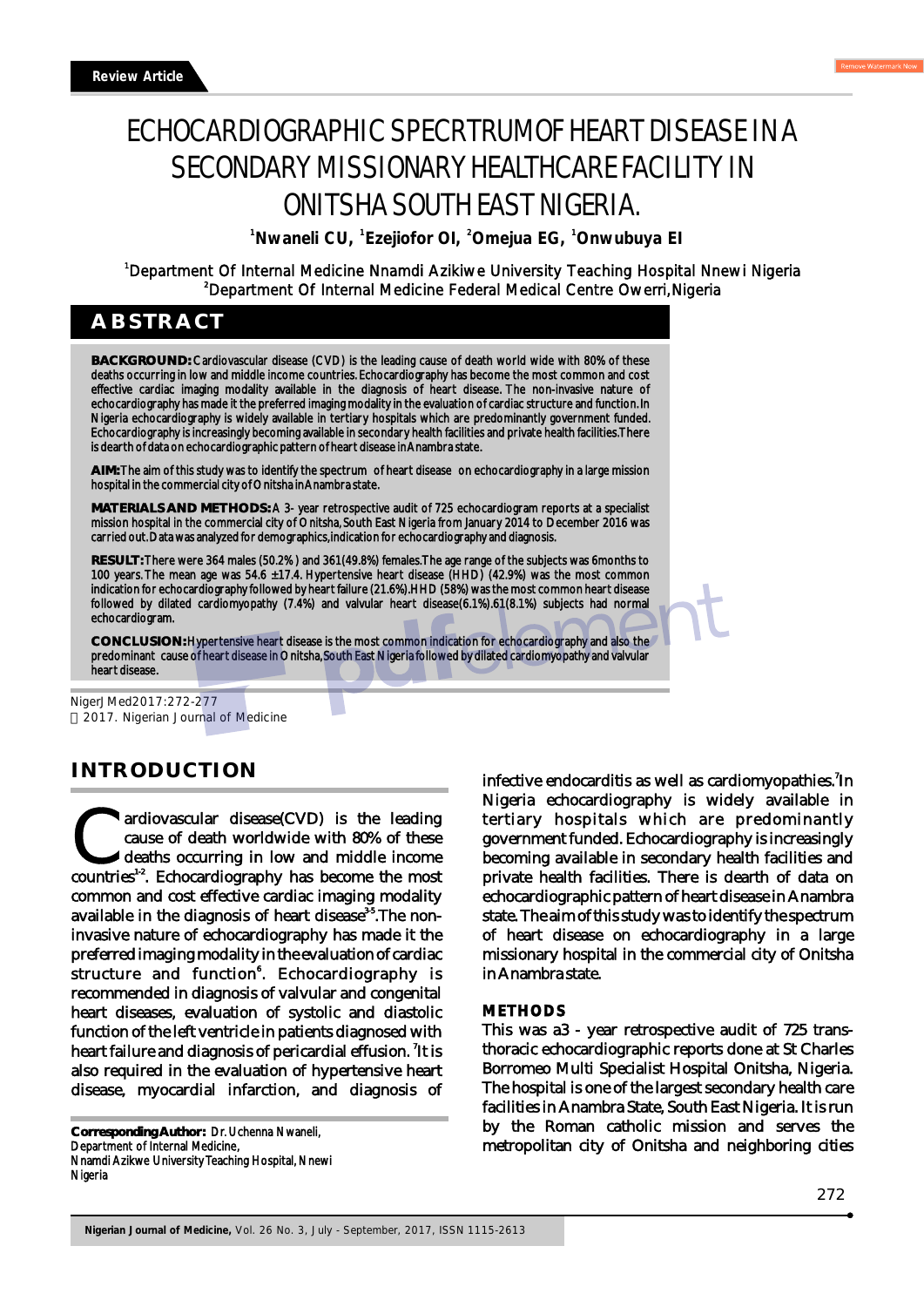including Nnewi and Asaba. Specialist services are available in the four major areas of Internal Medicine, Surgery, Paediatrics and Obstetrics and Gynaecology. Cardiology services is provided by a visiting cardiologist who routinely carries out echocardiography on patients referred from both within the hospital and from other healthcare facilities. Echocardiography report of each patient is routinely entered into a register.

Trans-thoracic echocardiogram reports done between Jan 1 2014 and Dec 31 2016 were reviewed. A total of 755 echocardiograms were done during this period. Thirty reports in which either the indication and/or diagnosis were missing were excluded. All echocardiographic studies were done and reported by a cardiologist. Echocardiography was done with a HP SONOS 5500 machine equipped with two dimensional(2D), M mode, Pulse wave, Continuous Wave, Colour and Tissue Doppler Imaging modalities. Standard parasternal, apical, subcostal and suprasternal views were used to image the heart. Measurements were taken according to the recommendations of the American Society of Echocardiography in conjunction with European Association of Echocardiography<sup>7</sup>. The age, sex, indication for study and echocardiographic diagnosis of the subjects were extracted from the reports in the register.

Data was entered into SPSS Version 20. Continuous variables were presented as mean ± standard deviation. Univariate data analysis was performed for age, sex, indication and echocardiographic diagnosis

## **RESULTS.**

There were 364 males (50.2% ) and 361(49.8%) females. The age range of the subjects was 6months to 100 years. The mean age was 54.6±17.4. The Age and sex distribution of the subjects is displayed in Table 1.All the indications for echocardiography are shown in Table 2. Hypertensive heart disease(HHD) (42.9%) was the most common indication for echocardiography followed by heart failure (21.6%). Other indications in decreasing order of frequencies were unexplained shortness of breath on exertion (5.9%), cardiomegaly on chest X-ray (4.4%), Diabetes mellitus (3.9%), Chest Pain (2.7%), palpitations (2.4%), valvular heart disease (2.4%), arrhythmias (1.9%), dilated cardiomyopathy (1.8%), electrocardiographic evidence of ventricular hypertrophy(1.5%),syncope(1.2%), unexplained persistent bilateral leg swelling 0.9%, human immunodeficiency virus (HIV) associated heart disease(0.9)%,ischaemic heart disease (0.9%).

664(91.6%) subjects had abnormal echocardiogram while 61(8.4%) had normal echocardiogram HHD (58%) was the most common heart disease diagnosed

followed by dilated cardiomyopathy(7.4%) and valvular heart disease. Other diagnosis made on echocardiography are shown in Table 3.Degenerative mitral valve disease was the most common cause of valvular heart disease followed by rheumatic heart disease. The most common abnormalities found on echocardiogram were left ventricular diastolic dysfunction, left ventricular hypertrophy and atrial enlargement predominantly due to hypertensive heart disease. 3 cases of hypertrophic cardiomyopathy were seen. All has interventricular septum diameter above 25mm with ratio of the septal wall to posterior wall thickness more than 2. Ischemic heart disease was not diagnosed in our study.

## **Table 1.Age /Sex distribution of the Subjects**

| Age range   | Male             | Female         | Total        |
|-------------|------------------|----------------|--------------|
| $0 - 9$     | $\overline{2}$   | $\overline{2}$ | 4            |
| 10-19       | 8                | 2              | 10           |
| 20-29       | 17               | 16             | 33           |
| 30-39       | 32               | 26             | 58           |
| 40-49       | 47               | 54             | 101          |
| 50-59       | 55               | 62             | 117          |
| 60-69       | 65               | 56             | 121          |
| 70-70       | 47               | 41             | 88           |
| 80-89       | 17               | 8              | 25           |
| 90-99       | 3                | 1              | 4            |
| $100 - 110$ | $\boldsymbol{0}$ | $\mathbf{1}$   | $\mathbf{1}$ |
| Missing     | 71               | 92             | 163          |
| Total       | 364              | 361            | 725          |

## **Table 2**

| <b>INDICATION</b>                            | <b>FREQUENCY(n)</b> | <b>PERCENT</b> |
|----------------------------------------------|---------------------|----------------|
| <b>Hypertensive Heart Disease</b>            | 421                 | 42.4           |
| Heart failure                                | 236                 | 23.8           |
| <b>Shortness of Breath of unknown cause</b>  | 57                  | 5.7            |
| Cardiomegaly found on Chest X ray            | 42                  | 4.2            |
| <b>Diabetes Mellitus</b>                     | 38                  | 3.9            |
| <b>Chest pain</b>                            | 26                  | 2.6            |
| <b>Palpitations</b>                          | 24                  | 2.4            |
| <b>Valvular Heart Disease</b>                | 24                  | 2.4            |
| <b>Arrhythmias</b>                           | 18                  | 1.9            |
| <b>Dilated Cardiomyopathy</b>                | 17                  | 1.8            |
| <b>ECG</b> suggestive of Cardiac hypertrophy | 15                  | 1.5            |
| Syncope                                      | 12                  | 1.2            |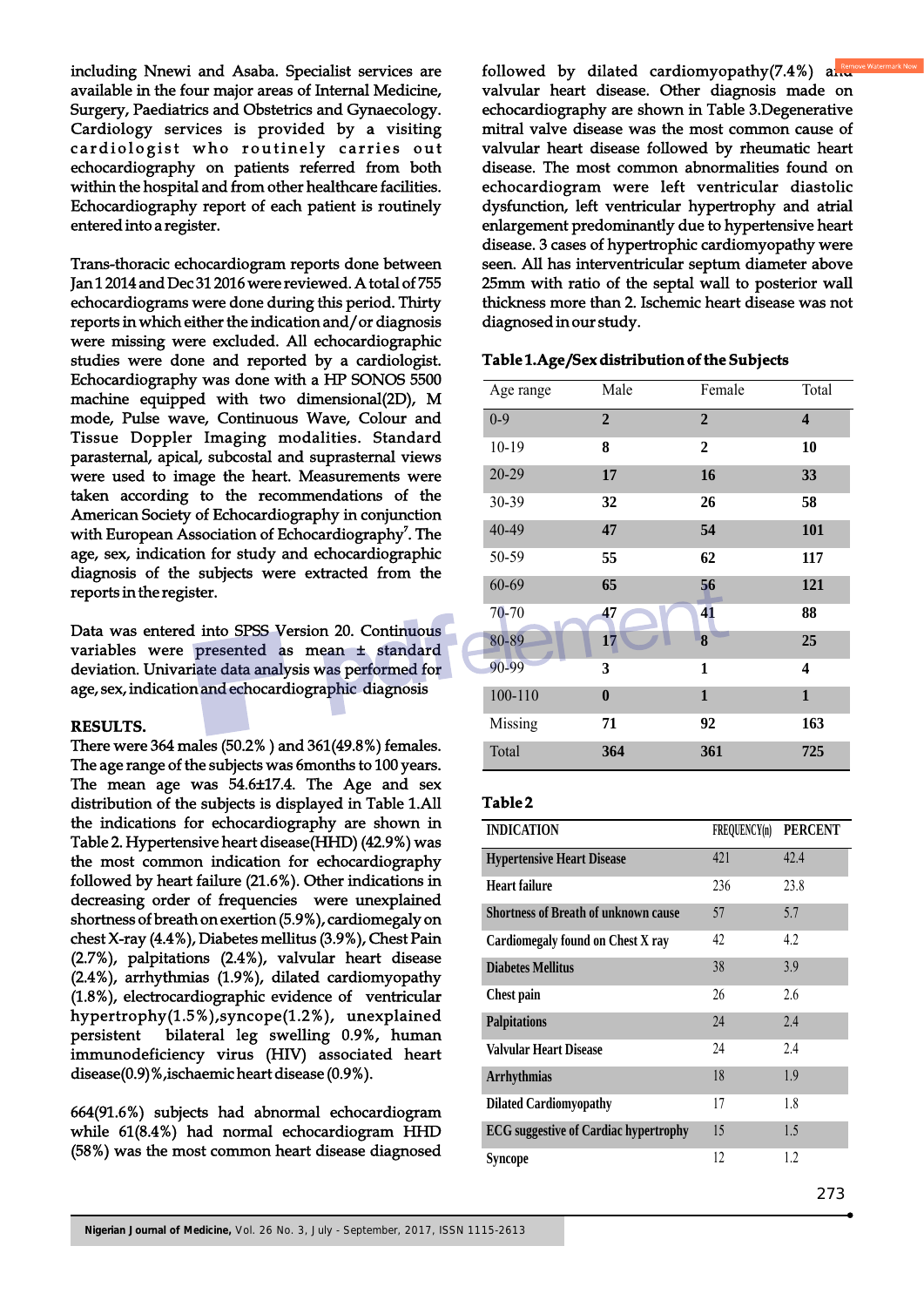| Leg swelling                             | 12             | 1.2. |
|------------------------------------------|----------------|------|
| <b>HIV Cardiomyopathy</b>                | 9              | 0.9  |
| <b>Ischemic Heart Disease</b>            | 9              | 0.9  |
| Stroke                                   | 7              | 0.7  |
| <b>Congenital Heart Disease</b>          | 5              | 0.5  |
| <b>Cardiorenal Syndrome</b>              | 5              | 0.5  |
| <b>Chemotherapy Work up</b>              | $\overline{4}$ | 0.4  |
| <b>Family History of Sudden Death</b>    | 4              | 0.4  |
| <b>CorPulmonale</b>                      | 3              | 0.3  |
| <b>Pulmonary Embolism</b>                | 3              | 0.3  |
| <b>Peripartal Dilated Cardiomyopathy</b> | 1              | 0.1  |
| <b>Total</b>                             | 992            | 100  |

# **Table 3**

## **Echocardiographic Diagnosis**

| <b>Diagnosis</b>                      | <b>Number</b>  | <b>Percent</b> |
|---------------------------------------|----------------|----------------|
| <b>Hypertensive heart Disease</b>     | 413            | 57             |
| Normal echocardiogram                 | 61             | 8.4            |
| <b>Dilated Cardiomy opathy</b>        | 54             | 7.4            |
| Valvular heart disease                | 52             | 7.2            |
| Corpulmonale                          | 38             | 5.2            |
| <b>Diabetic Heart Disease</b>         | 37             | 5.1            |
| <b>Congenital Heart Disease</b>       | 6              | 0.8            |
| <b>Hypertrophic Cardiomyopathy</b>    | 3              | 0.4            |
| <b>Chronic Pericarditis</b>           | $\overline{2}$ | 0.3            |
| Other echocardiographic abnormalities | 59             | 8.3            |
| <b>Total</b>                          | 725            | 100            |

## **DISCUSSION**

Hypertensive heart disease (HHD) (42.9%) was the most common indication for echocardiography in our study. This is consistent with reports from other parts of Nigeria  $8-12$ . Heart failure (23.8%) was next most common indication. Uwanurochi et al,<sup>10</sup> Ejim et al<sup>11</sup> and Talle et al<sup>13</sup> have also reported HHD and heart failure as two most common indications for echocardiography. This is however different from some reports from northern parts of Nigeria where peripartal cardiomyopathy was the second most common indication after hypertensive heart disease<sup>9</sup>. Peripartal cardiomyopathy is reported to be a common cause of heart failure in women in northern Nigeria<sup>14,15</sup>. The disease has been linked to traditional practices by women in some parts of northern Nigeria after delivery. Other indications for echocardiography in our study including unexplained shortness of breath,

cardiomegaly on chest X ray, diabetes mellitus and valvular heart disease , palpitations, chest pain, arrhythmias were also reported by other authors however they individually constitute a small fraction of the indications for echocardiography.

Hypertensive heart disease(57%)was the most prevalent echocardiographic diagnosis in our study. Our finding is consistent with reports from different regionsof Nigeria where hypertensive heart disease have been found to be the most common cause of heart disease on echocardiography.<sup>16-24</sup> The high prevalence of HHD found in our study compares with findings reported by other researchers. Ogah et  $al^{18}$  reported hypertensive heart disease in 56.7 % of 2010 echocardiograms at a private center in Abeokuta while Adebayo et al $^{18}$  reported hypertensive heart disease in 59.4% in a prospective echocardiographic study of 2501 subjects referred for echocardiography in Ile Ife over an eight year period. Hypertensive heart disease was reported in 58.8% of nine hundred and thirteen echocardiograms by Kolo et al<sup>23</sup> in Ilorin South west Nigeria. Our findings is in contrast with report by Ike  $SO^{25}$  and Ejim et al<sup>10</sup> in Enugu in South East who both found that valvular disease is the predominant cause of heart disease on echocardiography. This variation with studies from other parts of the country has been attributed to the fact that Enugu has been a major center for heart surgeries in Nigeria for more than three decades and receives referrals from all parts of the country for open heart surgeries for correction of valvular and congenital heart diseases. The high prevalence of hypertensive heart disease in our study and other studies in different parts of Nigeria parallels the high prevalence of hypertension in Nigeria. Hypertension has been reported to be the most prevalent cardiovascular risk factor in Nigeria and subsaharan Africa. <sup>26,27</sup> Hypertensive heart disease is also the most common aetiology of heart failure in Nigeria and Sub-Saharan Africa.<sup>28,2</sup>

Dilated cardiomyopathy(8.4%) and valvular heart disease(8.2%), were the second and third most common cause heart disease respectively. This is similar to reports from many centers in Nigeria. $^{20,23,24}$  Idiopathic cardiomyopathy was the predominant cardiomyopathy followed by hypertrophic cardiomyopathy. We did not find any case of peripartal cardiomyopathy. This was at variance with studies from the Northern part of Nigeria where peripartal cardiomyopathy has been reported to be very common and constitutes the major cause of heart disease after hypertension.<sup>9,13</sup>We found that degenerative disease of the mitral and aortic valves were more common than rheumatic heart disease. This is consistent with reports by Ejimet  $al<sup>10</sup>$  in Enugu who found that degenerative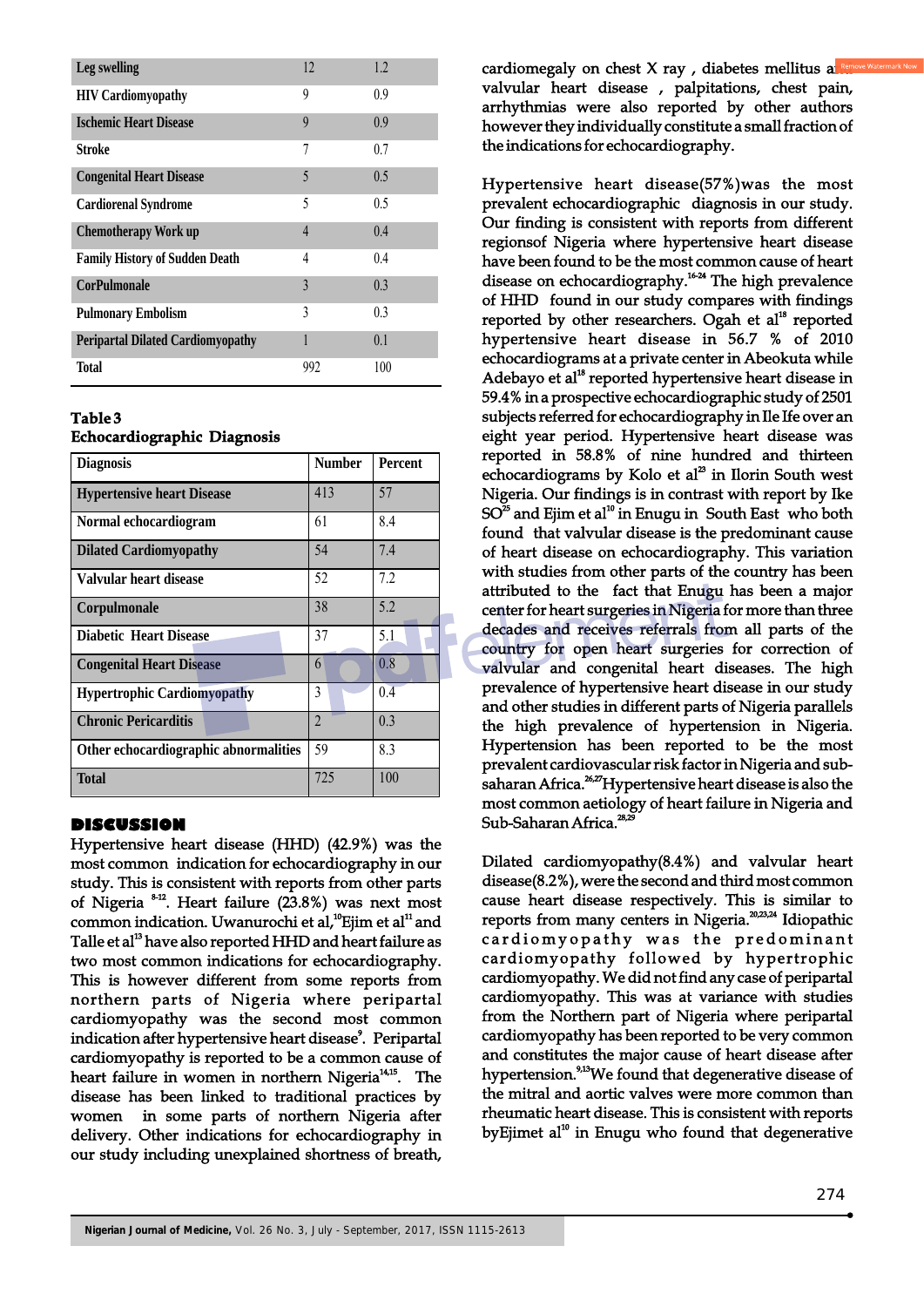valvular heart disease is the predominant cause of valve disease followed by rheumatic heart disease. This may indicate that the incidence of rheumatic heart disease is on the downward trend. This may be associated with widespread use of antibiotics by many Nigerians for common ailment. Antibiotics are procured as over the counter medications without prescription at patent medicine stores which are ubiquitous in the country. In contrast several reports from other parts of Nigeria show that rheumatic heart disease is second most common heart disease and also the major cause of valvular heart disease.<sup>12,30</sup> There was no case of ischemic heart disease in our study. This finding is consistent with reports by Agomuohet  $al<sup>2</sup>$ and Ekpe et al<sup>30</sup> who also reported no case of ischemic heart disease among patients referred for echocardiographic in their centers. Most studies done in Nigeria report a low but rising incidence of coronary artery disease. $31,32$ All the cases referred for echocardiography with indication of ischemic heart disease did not show regional wall motion abnormality. These subjects predominantly had chest pain without electrocardiographic and biochemical markers of acute coronary syndromes. The fact that echocardiography is not the preferred diagnostic tool for diagnosis of ischemic heart disease will contribute to the low incidence of ischemic heart disease on echocardiographic studies. Coronary angiogram and stress tests which are the preferred diagnostic modalities for ischemic heart disease are not available in our center. Congenital heart disease was uncommon in our study. Atrial septal defect was the predominant congenital heart disease. There was a case of uncorrected tetralogy of Fallot in a forty seven year old man whose complaints were only palpitations and shortness of breath. Pericardial disease found in our study was chronic pericarditis with significant effusion. They were treated as cases of tuberculouspericarditis on account of consistent clinical findings with remarkable clinical response despite absence of mycobacteria in Ziel Nelson staining of spun pericardial fluid.

# **CONCLUSION**

Hypertensive heart disease is the most common indication for echocardiography and also the predominant cause of heart disease in Onitsha, South East Nigeria. Dilated cardiomyopathy and valvular heart disease were also common causes of heart disease in our study. Systemic hypertension is the major risk factor for other cardiovascular diseases such as stroke and coronary artery disease in Nigeria and Subsaharan Africa. There is need for stakeholders in the health sector to devise new strategies to improve the detection and treatment of hypertension in order to reduce the morbidity and mortality associated with this disease.

# **LIMITATIONS.**

This study was a retrospective study and missing data was a limitation to the number of subjects we analysed. Improper information were recorded in some cases especially with age where adult was recorded in many cases instead of the real age. The unavailability of coronary angiogram, stress electrocardiography and echocardiography made it difficult to make a reliable diagnosis of ischemic heart disease.

# **REFERENCES**

- 1. World health Organisation.Global Status Report on non communicable diseases. 2010
- 2. Lozano R, Naghavi M, Foreman K et al . Global and regional mortality from 235 causes of death for 20 age groups in 1990- 2010. A systematic analysis for the global burden of disease study 2010. Lancet 2102;38: 2095-2128.
- 3. Matulevicius S, Rohatgi A, Das S, Price AL, Deluna A, Reimold S. Appropriate Use and Clinical impact of transthoracic echocardiography. JAMA Intern Med 173:1600-1607.
- 4. Pearlman AS, Ryan T, Picard MH, Douglas PS. Evolving trends in the use of echocardiography: a study of medicare beneficiaries J Am CollCardiol 49:2283-2291
- 5. Patil HR, Coggins TR, Kusnetzky LL, Main ML. Evaluation of appropriate use of echocardiography in 1820 consecutive patients using the 2011 revised appropriate use criteria for echocardiography. Am J Cardiol. 2012. 109; 1814-1817
- 6. Hill GS,Bloomfield P. Basic transthoracic Echocardiography. BMJ. 2005: 330:1432-6
- 7. Douglas PS, Marcia MJ, Haines DE, Lai WW, Manning WJ, Patel AR et al ACCF/ASE/AHA/ASNC/HFSA/HRS/SC AI/SCCM/SCCT/SCMR. 2011 Appropriate use criteria for echocardiography: A report of the American college of Foundation Appropriate use Criteria Task Force, American Society of Echocardiography, American Heart Association, American Society of Nuclear Cardiology, Heart failure Society of America, Heart Rhythm Society, Society for Cardiovascular Angiography and Interventions, Society of Critical Care Medicine,Society of Cardiovascular Computed Tomography and Society for Cardiovascular Magnetic Resonance. Endorsed by American College of Chest Physicians. J Am SocEchocardiogr 2011 March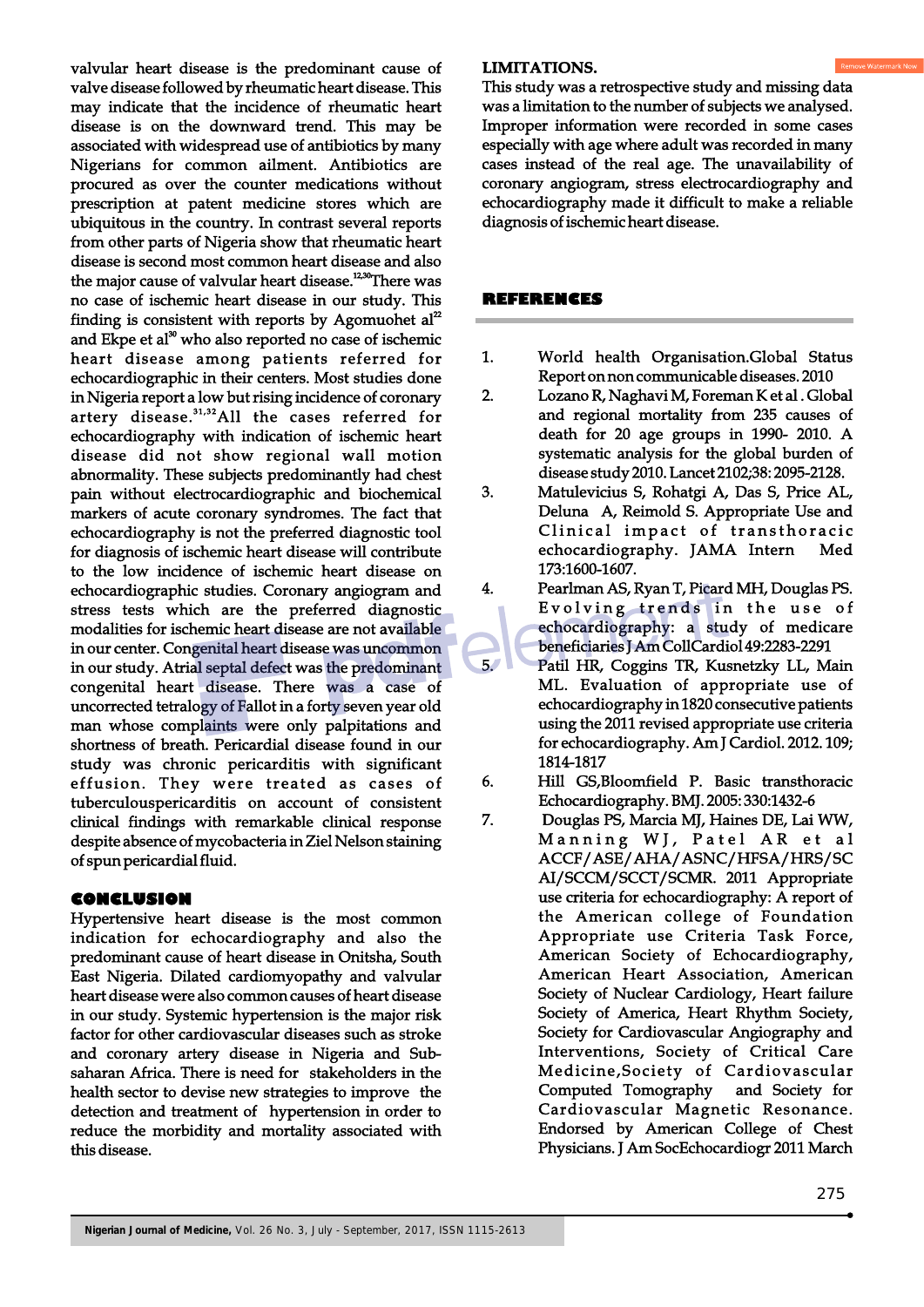:24(3):229-267

- 8. Oyedeji AT, Akintunde AA, Owojori OO, Peter JO. Spectrum of Echocardiographic abnormalities among 168 Consecutive referrals to an urban private hospital in South-Western Nigeria. Clin Med Insights Cardiol. March 2014 31;8:35-38.
- 9. SaiduH,Sani MU,MijinyawaMS,Yakassai AM. Echocardiographic pattern of heart disease in a North-Western Nigeria tertiary health institution. Niger J Basic ClinSci 2015; 12:39-44.
- 10. Ejim EC, Ubani-Ukoma CB, Nwaneli UC, Onwubere BJ. Two years of Transthoracic e cho cardio graphy at a private echocardiographic laboratory in Enugu, South East Nigeria. J College of Med Dec 2011;16(2):48-56
- 11. Uwanurochi K, Offia E, Ukpabi OJ, Chuku A, Ogah OS. Initial experience with echocardiography at federal medical centreUmuahia, Nigeria. Nig J Cardiol 2015; 12:13-17.
- 12. James OO, Efosa JD, Romokeme AM, Zuobemi A, Sotonye DM. Dominance of hypertensive heart disease in atertiary hospital in southern Nigeria: an echocardiographic study. Ethnic Dis 2012; 22(2) : 136 139
- 13. Talle MA, Anjo CO, Buba F, Bakki B. Spectrum of cardiovascular diseases diagnosed using transthoracic echocardiography.Perspectives from a tertiary hospital in North Eastern Nigeria. NigCardiol 2016; 13(1):39-45.
- 14. Isezuo SA, Abubakar SA. Epidemiologic profile of peripartal cardiomyopathy in a tertiary care hospital. Ethnic Dis 2007 ;17(2): 228-233.
- 15. SliwaK,Mayosi BM. Recent advances in the epidemiology, pathogenesis and prognosis of acute heart failure and cardiomyopathy in Africa. Heart 2013;99:1317-1322
- 16. Aje A, Adebiyi AA, Oladapo OO, Ogah OS, Dada A, Ojji DB, et al. Audit of Echocardiography services at University College hospital Ibadan. Niger J Med 2009 March;18(1):32-34.
- 17. Balogun MO, Urhogide GE, Ukoh VA, Adebayo RA. Preliminary audit of two dimensional and Doppler echocardiographic services in a Nigerian tertiary private hospital. Niger J Med 1999; 8:139- 141.
- 18. Ogah OS, Adegbite GD, Akinyemi RO, Adesina JO, Alabi AA, Udofia OI et al. Spectrum of heart disease in a new cardiac service in Nigeria. An echocardiographic study of 1441 subjects in Abeokuta. BMC Res , Notes 2008; 1: 98.doi:10.1186/1756-0500-1-98
- 19. Sani MU, Karaye KM, Ibrahim DA. Cardiac

morbidity in subjects referred  $f_{\text{rec}}$ echocardiographic assessment at tertiary medical institution in the Nigeria savannah zone.Afr J Med MedSci 2007 June; 36(2):141 - 147

- 20. Adebayo RA, Akinwusi PO, Balogun MA, Akintomide AO, Adeyeye VO, Abiodun OO et al. Two dimensional and doppler echocardiographic evaluation of patients at ObafemiAwolowo University Teaching Hospital complex Ile Ife, Nigeria: A prospective study of 2501 subjects. Int J Gen Medicine 2013; 6: 541 – 544.
- 21. Ukoh VA, Omuemu C. Spectrum of heart disease in adult Nigerians : An echocardiographic study. Niger J Cardiol 2005; 2: 24-27
- 22. AgomuohDI, Akpa MR, Alasia DD. Echocardiography in the university of of Port Harcourt Teaching Hospital April 2000- March 2003 132-136
- 23. Kolo PM, Omotosho AB, Adeoye PO, Falase AJ, Adamu UG, Afolabi J et al. Echocardiography at University of Ilorin Teaching Hospital Nigeria. A three year audit. Res J Med Sci 2009;3 :141- 145.
- 24. Umuerri EM, Aigbe FI, Aiwuyo HO, Obasohan AO. Pattern of cardiac disease and diagnostic utility of transthoracic echocardiography in delta state university teaching hospital Oghara Nigeria. Afr J Trop Med Biomed Res 2015; 2(2): 20-27.
- 25. Ike SO. Echocardiography in Nigeria :Experience from University of Nigeria Teaching Hospital(UNTH) Enugu. West Afr J Radiology 2003;10:43-53
- 26. WHO. Non Communicable disease country profiles. 2014. WHO Press. Geneva Switzerland.
- 27. Kearny PM,Whelton M, Reynolds K, Muntner P, Whelton PK, He J. Global burden of hypertension. Analysis of worldwide data. Lancet 2005; 365: 217- 223
- 28. Ntusi NB, mayosi BM. Epidemiology of heart failure in sub-Saharan A. Expert Rev CardiovascTher 2009;7:169-180
- 29. Damasceno, Mayosi BM, Sani M, Ogah OS, Mondo C, Ojji et al. The causes , treatment and outcome of acute heart failure in 1006 africans from 9 countries. Arch Int med. 2012;172:1386- 1394
- 30. Ekpe EE, Ikpe MC, Umoh IO. Echocardiographic pattern of acquired heart disease in Nigeria. Niger Med J 2015;56:253- 257.
- 31. Sani MU, Adamu B, Mijinyawa MS, Abdu A, Karaye KM, Maiyaki B et al. Ischemic heart